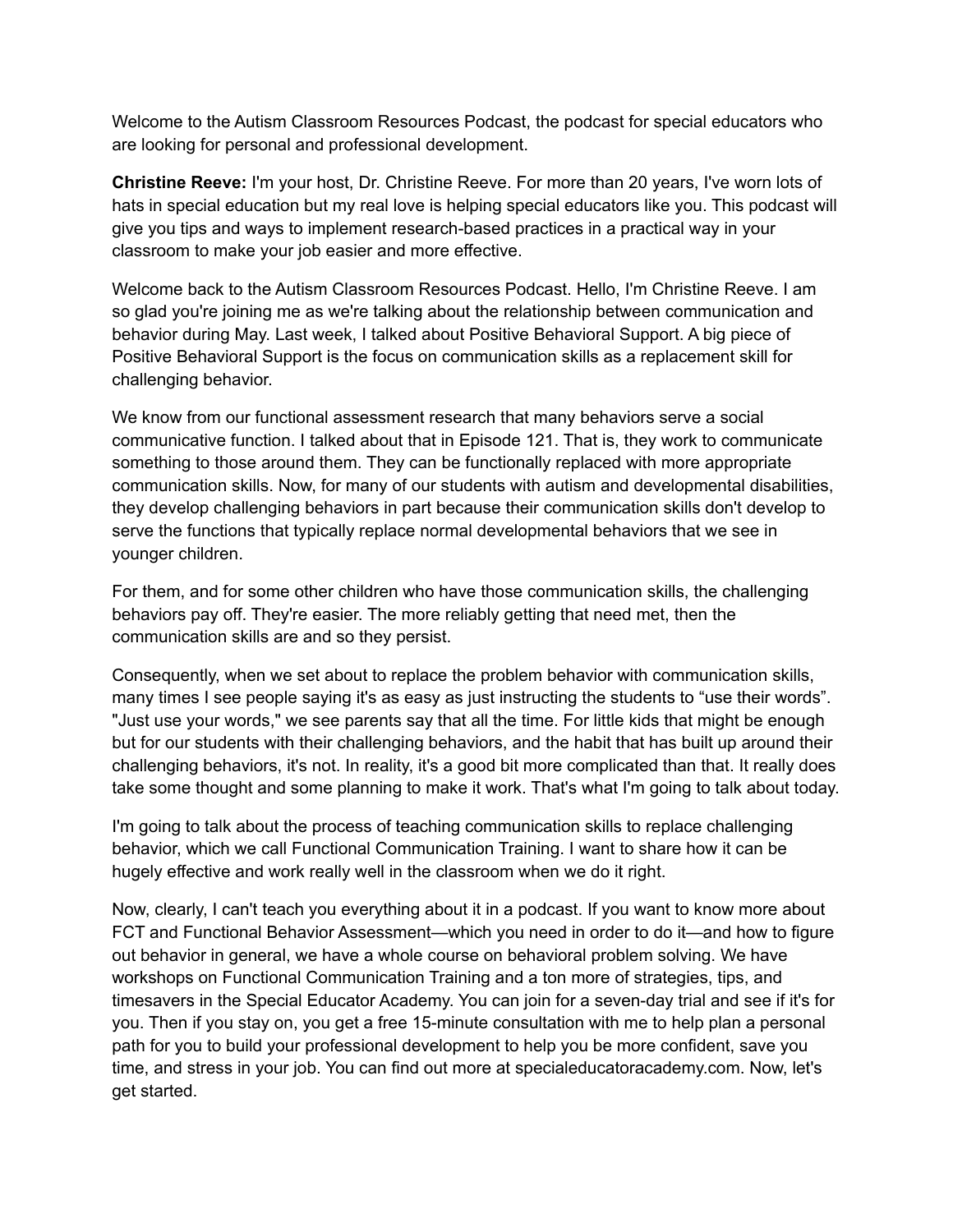The first step in Functional Communication Training is that we have to know the function of the behavior. In order to know what communication strategy we're going to use, we need to do a Functional Behavior Assessment. We know that teaching the communication skill can be important but knowing what communication skill to teach is going to depend on what the function of the behavior is. Doing that FBA first is a critical first component. Once we know is the behavior to get attention—is it to escape from something? I generally will talk about the fact that you really want a hypothesis statement that's very specific, escape from what? In what situation? Whose attention? What kind of attention? The more that you know, the more you're going to have a better communication skill to replace it with.

The next step is trying to decide what the communication form you're going to teach is going to look like. That might be the single biggest decision that you're going to make in your Functional Communication Training. Horner & Day in '91 talked about response efficiency. That is something that is really critical in choosing your communication form or any replacement behavior. The efficiency of the form is how quickly, how easily, and how consistently your form of communication gets reinforced and meets that need. Those are your three questions that you need to answer when you choose your form of communication.

You have to think about how easy it is versus how available it is. For instance, sign language is very available. I have my hands with me all the time. I say as I sit no one watches me doing my jazz hands because I do them on a train. I have them with me. They're always on me. They are pretty easy. They aren't always interpretable to all the audiences. In addition, I may not be very good at my signs. My signs might not always look right to people who know sign language because maybe my fine motor skills aren't that great. Maybe they aren't as easy as we thought they were. You have to think about that. Maybe they're available but they're not always as easy or interpretable as we thought so they might not be as efficient.

If I always have my communication book or my communication device with me, it could be just as available and people understand it better. We have to think about signs, pictures. One thing I will say is, even if the student is verbal, I will always choose to start with a communication form that I can manually prompt. The student will very rapidly move to something that's easier like voice, like saying something because that is the most available and easy thing. If it's not easy, he will not use it. If there is a vocal issue, then he's never going to move to that. He's not going to move to that because it's not easy. If he doesn't move to it, it's not easy.

But I have to be able to manually prompt it so that I can make it happen, so he can see the connections, so we can get to the reinforcer. He will fade that out over time if he can't. The most efficient communication system is what's going to win out. Some guidelines: Choose something the student can already do. He's got communication strategies already, choose that. The one exception being if he can talk, still use a manually preemptable strategy like giving you a picture. Because you can prompt that, you can't prompt verbal. Choose something that can be acquired quickly if he has no communication strategies at all.

Again, use a switch that has a voice. Use a picture he can exchange. Something this easy to use has been shown to be most effective. Something that gets reinforcement reliably. You want to make sure it gets reinforcement every single time. That's where that interpretability becomes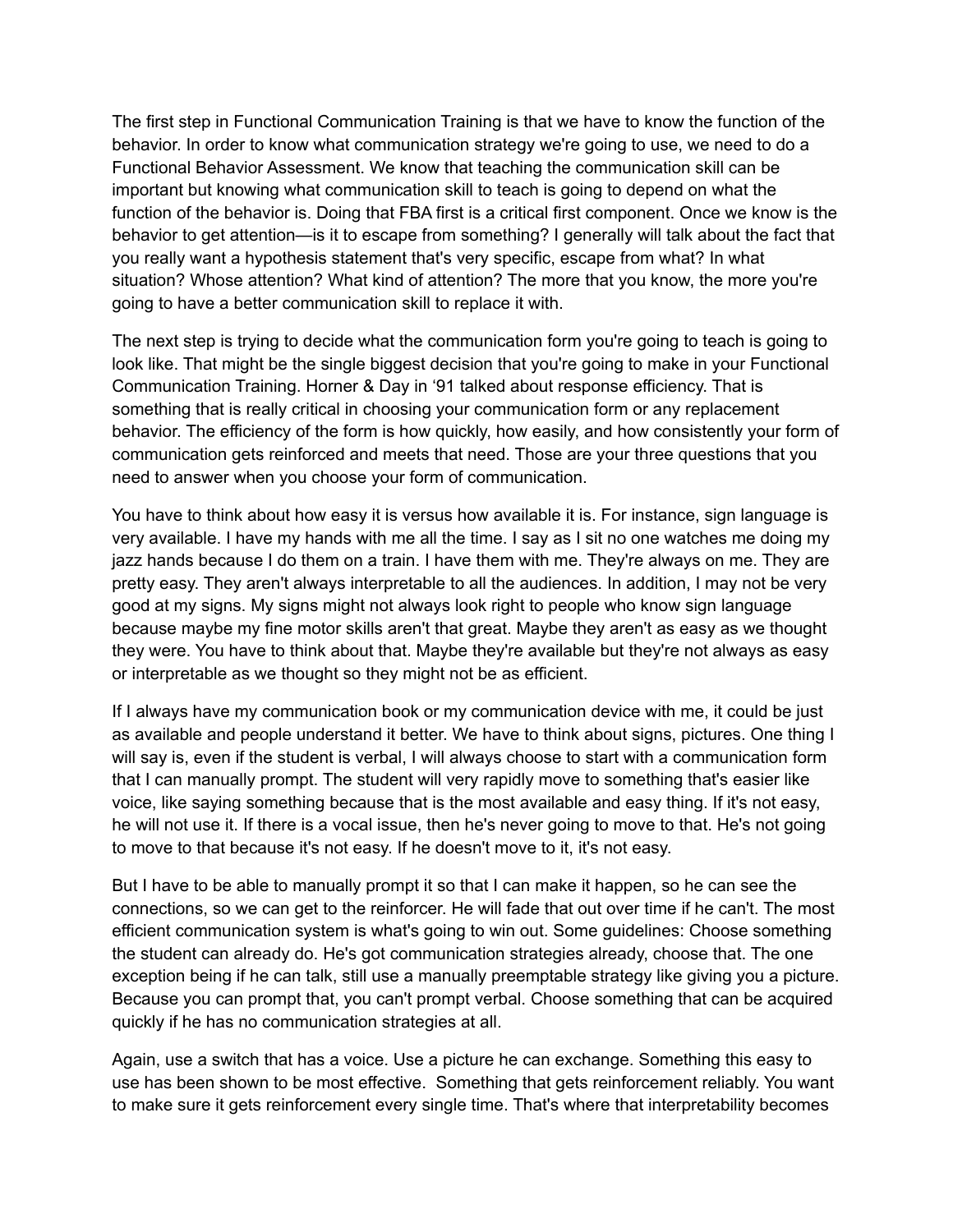really important. You want something that is easily interpretable because that increases generalization of who he can use this with.

You also want something that doesn't have a negative learning history. I have worked with some students that have past histories where people have tried to do this. They've used something that maybe I would typically use. I often use asking for break as an escape response. I had a student that was doing that but when they were doing it, they were having him ask for a break and he was a very attention seeking kid who also had a difficult time with hard work but difficult tasks. So he had escaped and attention functions. But every time that he asked for a break, it was a timeout, essentially, which was not appealing to him. That was not reinforcing.

Essentially, they were upset because he was like, "Functional Communication Training isn't working for him." I'm like, "No, it's not because it's a punishment. You're isolating him when he asked for a break. That's not the kind of break he wants." You've always got to make sure that your responses is reinforcing even if it is technically meeting the function. The problem was that asking for a break had been associated with this negative learning history. I was never going to get him to ask for a break because that had been associated with something he didn't like. It had been associated with something that to him was punishing.

We had to use something else. I was tired. I racked my brain and I didn't know what to do with him. I finally just said, "I don't want to." We're just going to use, "I don't want to. I know you don't like it. I don't like it either. But it's clear. Everyone understands that. We'll start with that."

Those teachers eventually got him to saying, "No, thank you," which they liked much more and he was good with that. But we started with "I don't want to". Actually, maybe it even started with just "No". I don't use that very often because people don't like it. They tend to ignore it. So you want to choose something that people will respond to which is why use, "I need a break." That implies that I'm going to come back to this. That's why I've chosen that, but anyway, don't use something that people have used before, then pair it with something they don't like. Just avoid that.

Choose a form that can serve as something that will be generalized when they're with new people. New people are going to understand what it means and they're going to be likely to respond to it. We do have evidence that shows that outside the training environment, pictures are going to be more responded to than sign language because people understand them faster and easier. You just want to think about the environments the person is going to interact with. Generally, I would start simple and move to more complex. Start with something really easy. That's why I start with manually prompted ones.

Then you want to set up your instruction. I generally will start in a smaller environment where I can control more variables. I would start in a situation where it might be you and maybe one other peer—depending on the situation—start in a situation where you can set it up to be a situation where he's likely to have a problem behavior but you can control it because you're going to set up the situation where the behavior often happens. You don't want to have it in a big crowded area. You want to have it where it's not going to disturb other kids but I try to keep it as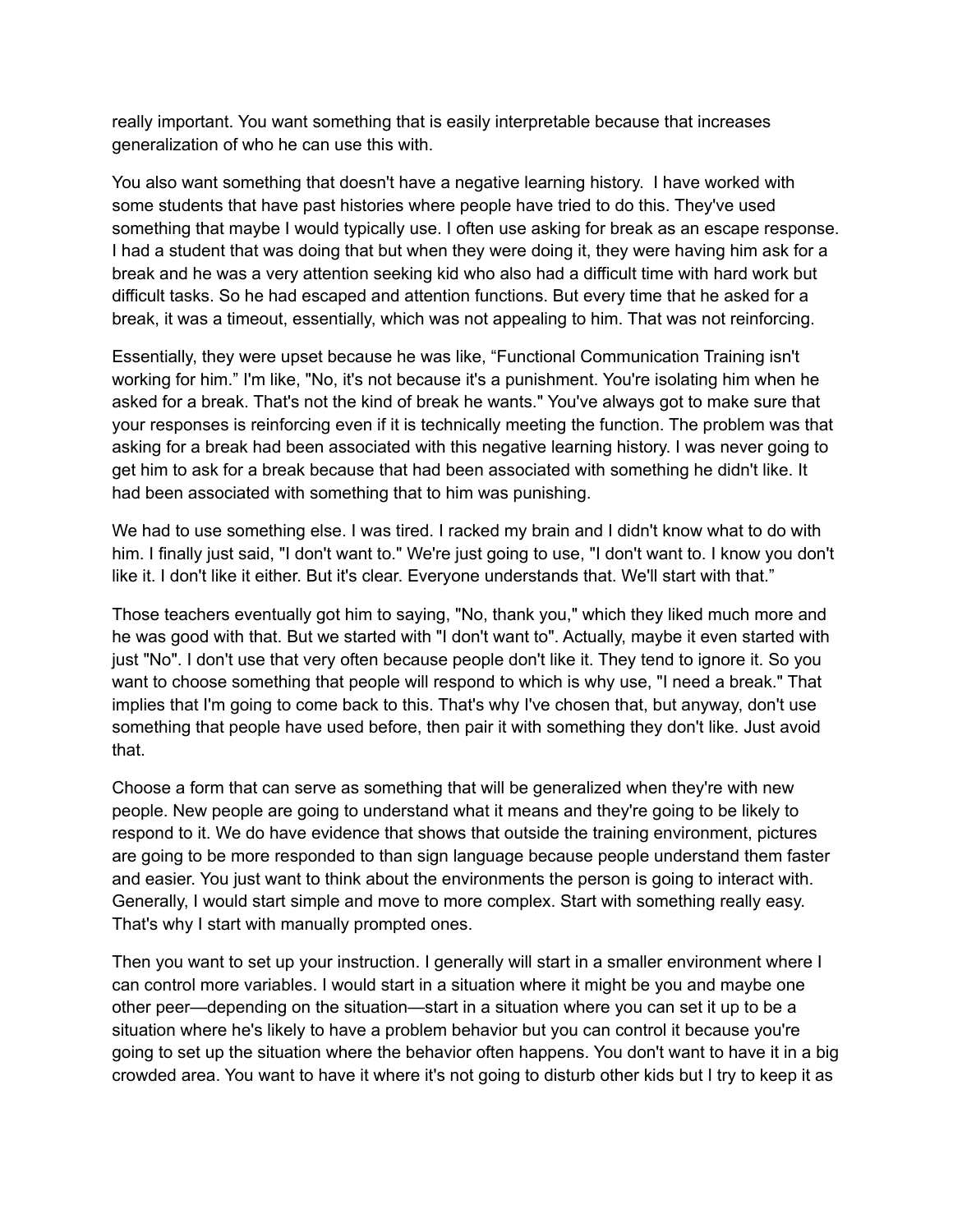close to the natural environment as I can. But I don't want to set it up where it's going to be a negative experience for everybody.

Then we practice and I reinforce it. If it's an attention seeking behavior, I might say, "You do your work and I'm going to do mine." I turned to mine and I say, "Okay, I'm doing my work." Then I immediately prompt him to ask for attention. Then I attend to him immediately. We do that over and over until he can independently make that request on his own. Then I can start to work in delays. Then when he could do it with me, then we start to move into larger environments. But we start in a more secluded session before we start moving into larger environments. I don't make the reinforcer available everywhere until we get it in that smaller session.

Now, you may find that you can move really quickly out into a larger situation. But the problem is if you move into a larger situation, and you don't have the staffing or the support to be able to reinforce it in that situation where I can really pay attention to him when he asked for attention or give him a break would ask for a break, then I'm going to undermine my instruction. He's going to learn in that setting this doesn't work. You're going to have to unteach that later. I'd rather start it just contained. Get it going, get it strong, and then move it out.

The biggest key is the practice. Think of it as strength training where we need to do our reps. We've got to practice over and over until it becomes a habit. The habit is also a good analogy. When you think about training, think about the fact that you have to move those weights 30 times, two sets of 15 reps. Same kind of thing when you're trying to deal with a bad habit, you have to really focus on it. You have to practice it over and over. It doesn't happen overnight. You've got to have multiple sessions where you're practicing it multiple times.

In addition to practice, we have to do it consistently. I set up a couple times a day, maybe 5 or 10-minute sessions where we practice this. This is the time that we just work on this skill. This is what we're working on. I write an IEP goal for it. This is what we focus on. We're working consistently on this. Once he gets it then we can start to expand it.

As we move through the teaching, we want to make sure that we're boosting up the reinforcement for the communication skill and making the problem behavior really inefficient at getting the function meeting getting reinforcement. We make the communication form really efficient by getting that reinforcement fast, easily, and consistently. We create a similar condition where we try to make the challenging behavior really slow at getting reinforcement, where the individual has to work extra hard to get reinforced or get that outcome for the challenging behavior, where it just doesn't pay off as often or as consistently.

To some degree, this means that we ignore it. If it's an attention seeking behavior if we can, we let the person out of the situation if it's an escape related behavior as little as possible. But there is some indication that indicates we don't have to use perfect extinction processes. We don't have to always ignore it. We just have to delay the reinforcement, make it less consistent. That means that we don't have to let the behavior continue forever. It means that we don't have to let it overtake our class.